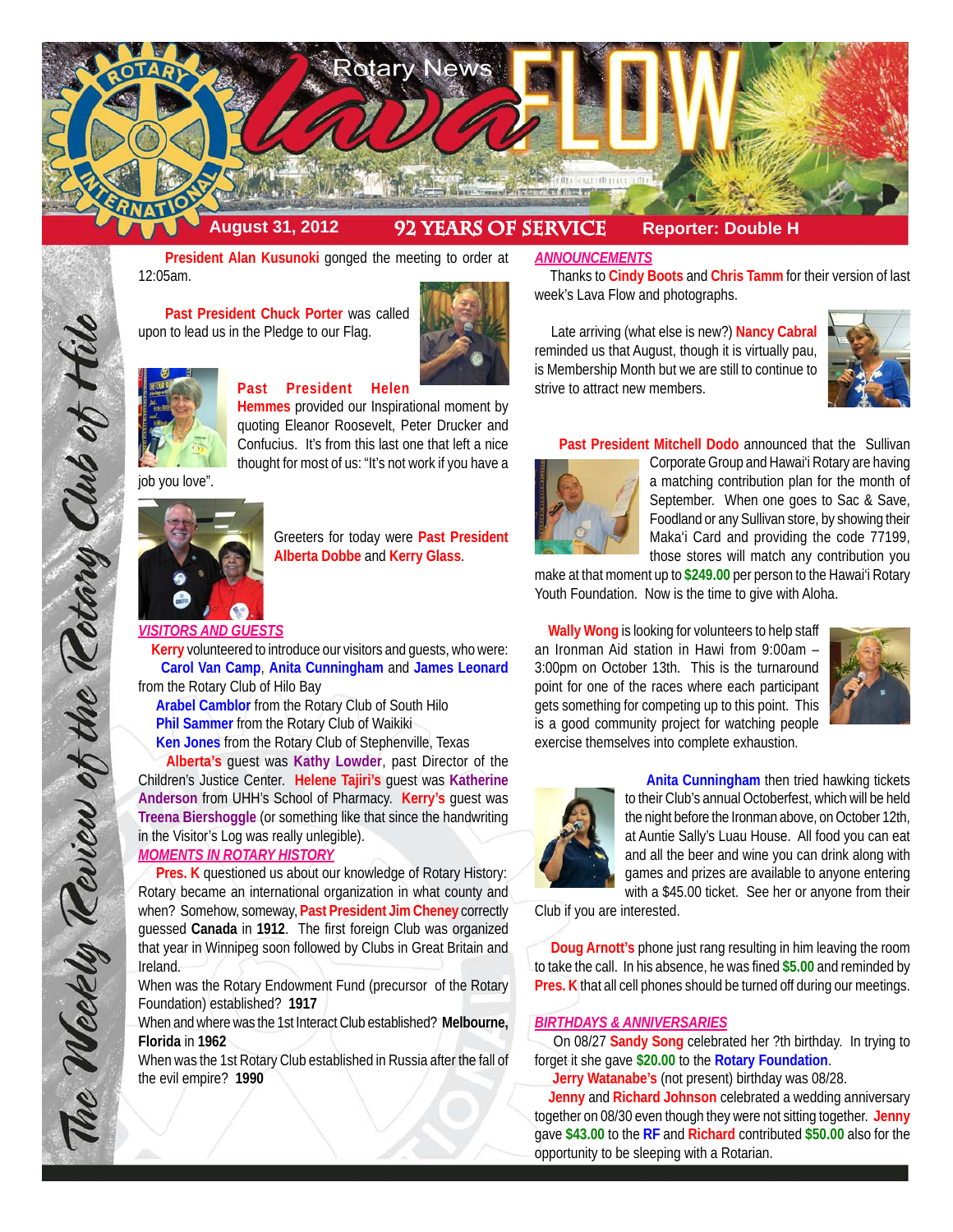## *Birthdays:*

**Corey Kawamoto** August 1 **Misti Tyrin** August 1 **Scott Brand** August 3 **Sandra Song** August 27 **Jerry Watanabe** August 28

# *Club Anniversary:*

**Kui Costa** August 6 **Wally Wong** August 6 **Cel Ruwethin** August 12 **Slim McPherson** August 26 **Lorraine Inouye** August 29

#### *Wedding Anniversary:*

**Gail & Gordon Takaki** August 2 **Kui & Ryan Costa** August 2 **Jenny & Richard Johnson** August 30

#### *Announcements:*

**Fri. Sept. 7 Club Assembly Fri. Sept. 14 Karen Rowland Medicare 101**

- **Fri. Sept. 21 Dave Berry District 5000 Foundation Thurs. Sept. 27**
- **Club Social Wailoa Park TBA Fri. Sept. 28 No Meeting**

| Immediate Past President  Joe Hanley          |  |
|-----------------------------------------------|--|
|                                               |  |
|                                               |  |
|                                               |  |
|                                               |  |
|                                               |  |
| Service Projects  Mitchell Dodo               |  |
| Rotary Foundations  Susan Munro               |  |
| Membership  Nancy Cabral                      |  |
| Public Relations  Robert Hanley               |  |
| International Service  Steve Yoshida          |  |
| Community Service  Wallace Wong               |  |
| Vocational Service  Bobby Stivers-Apiki       |  |
| New Generations  Gail Takaki                  |  |
|                                               |  |
| The Rotary Foundation  Susan Munro            |  |
| Hawaii Rotary Youth Foundation  Mitchell Dodo |  |
| Hilo Rotary Club Foundation  John McVickar    |  |

# **Lorraine Inouye** was brought into the Club on 08/29 by **Donna Chalmers**. She was **\$25.00** happy for this event.

# *HAPPY DOLLARS*

 **Past President Chuck Potter**, attending today though thinking he is on an authorized Leave of Absence, commenced to tell us about his trip to Oklahoma and Texas and blah, blah, blah, blah, it went on and on talking about cars, his friend's divorce, blah, blah, blah, game room, robbing a bank, shooting a prowler, blah, blah, blah and in the process referred to **Past President Newton Chu** commenting about nipple rings at **Pres. K's** installation ceremony, blah, blah, blah (man will it never end????). For all this, **Chuck** only wanted to pay **\$10.00** but the Club embarrassed him into upping it up to **\$30.00**, calling him the next coming of **Past President Stew Hussey**.

 **Anita** contributed some money for some reason but, by this time, this reporter was so out of it after listening to **Chuck**, he never picked up on why or how much.

 **Phil Sammer** was **\$20.00** happy to be in Hilo (his 1st time being at a meeting over here) and for all his years in Rotary. He also met **Pres. K** in a 6-hour layover at the Narita Airport years ago and got to know him very well.

 **Doug** gave **\$5.00** more after buying a new 24 passenger bus in Honolulu and sweet talking the Young Brothers clerk over there in getting it barged over to Hilo without having a reservation. This bus has 6 tires and not the

usual 4 his vans have so this should make **Chuck** happy sometime in the future.

 **Chris Tamm** had to comment about **Chuck's** resemblance to **Stew**, to the tune of **\$5.00**.



**Newton** confessed to not remembering anything about the nipple ring story but thought it did concern **Past President Joe Hanley**. He is also glad to be in a "swinging"

Club where fellow Rotarians get to sleep with each other (referring to **Richard** and **Jenny**).

> *PAUL HARRIS AWARDS* **Susan Munro** presented **PHF** award pins to **Randy Hart**

> > and a



**PHF +1** to **Ted Dixon**.

Photos by **Bob Hanley & Kerry Glass** 

#### *GUEST SPEAKER*

 And since she was already up in front, **Susan** read to introduction to our Guest Speaker, who many of us know already with him being a past member of this Club, **Jeff Melrose**.





 His topic and interesting slide presentation was about the possibility of Hawai'i County Food Self-Sustainability and its baseline study to see if this has any chance. The County's formal study has won awards for its depth and understanding of the problems of making us self sufficient.

 This sustainability concept has been around for a long time with people and government kicking around the idea as to why or why not. In olden Hawaii there were only about 9 basic food items so sustainability was a given back then because of the isolation. Now because of the mobility and accessibility options, everyone is sort of global dependent all a wide variety of food items. Its much more difficult to reach self-reliance.

 What are we eating? There are no studies that individualize Hawai'i so he followed the National model about what people eat. On this island alone, there are almost 630,000 meals a day (3 per day for the residents, tourists and military) so you can see how the information gets daunting.

 Part of the question involves who makes the food decisions about what we eat. 53% of our meals are at home versus the 47% on the outside. Food is broken down into 11 basic types: milk, dairy products, beef, other animals, poultry & eggs, nuts, veggies, starch, fruit, and grains.

 Most milk on the Big Island is local and if you look on the cartons, you should see the code number 1506 which means it was processed and packaged here. 17% of beef we consume is locally grown and processed. Agricultural land use is on about 1.1 million acres of which 4% is for crops, 54% for pasture purposes, 2% commercial and the rest falls into all sorts of miscellaneous categories, mostly macnuts and papayas, with lots of sweet potatoes falling into that category.

 Most of the farms are around Waimea because of the irrigation system. Hamakua doesn't have many because of the lack of irrigated water. South Hilo obviously depends on rainfall. Lower Puna and Kona supply the bulk of the papaya, macnuts and coffee. Depending on the area of farmland will